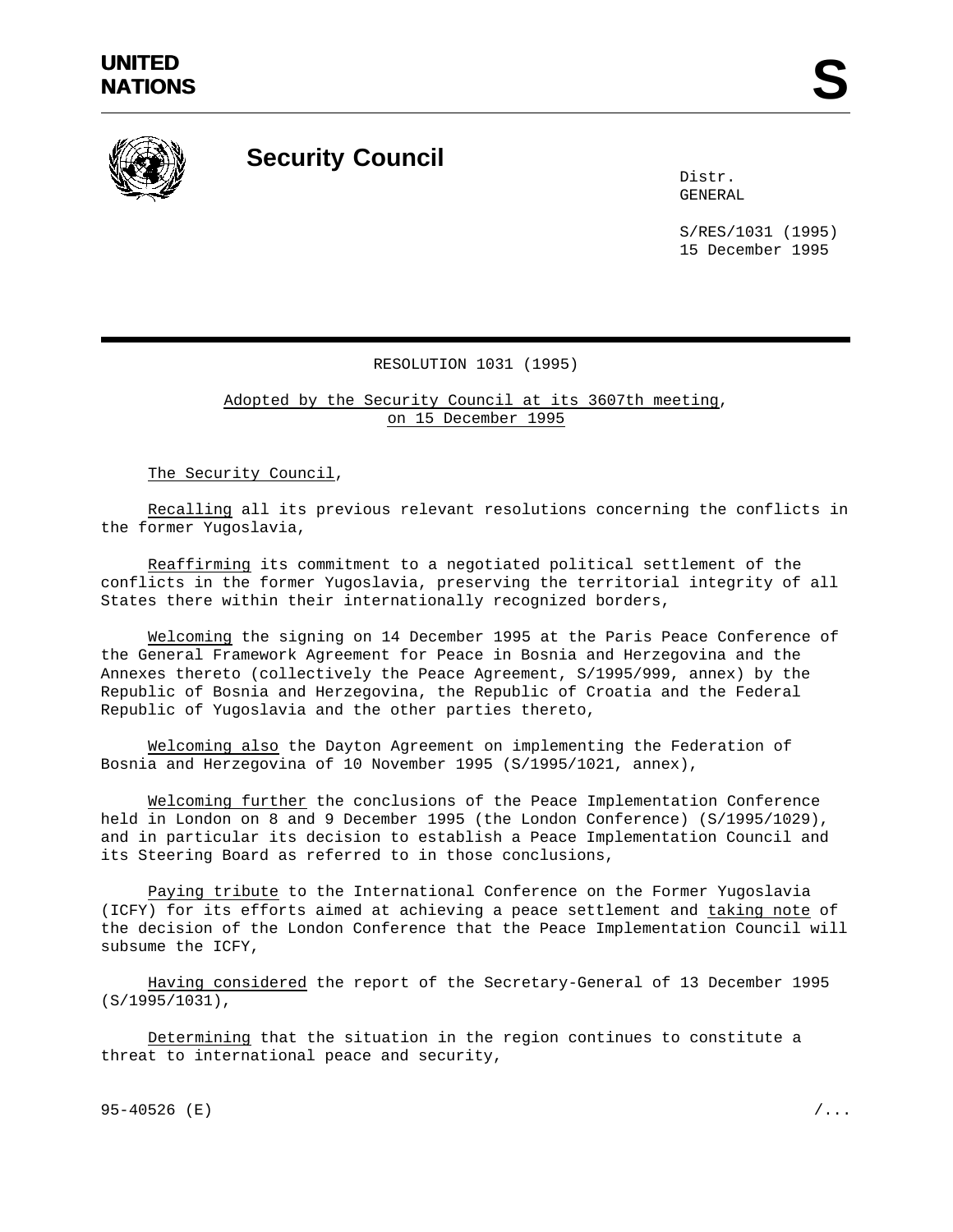S/RES/1031 (1995) Page 2

Determined to promote the peaceful resolution of the conflicts in accordance with the purposes and principles of the Charter of the United Nations,

Acting under Chapter VII of the Charter of the United Nations,

I

1. Welcomes and supports the Peace Agreement and calls upon the parties to fulfil in good faith the commitments entered into in that Agreement;

2. Expresses its intention to keep the implementation of the Peace Agreement under review;

3. Welcomes the progress made towards mutual recognition among the successor States to the former Socialist Federal Republic of Yugoslavia, within their internationally recognized borders;

4. Reaffirms its resolutions concerning compliance with international humanitarian law in the former Yugoslavia, reaffirms also that all States shall cooperate fully with the International Tribunal for the Former Yugoslavia and its organs in accordance with the provisions of resolution 827 (1993) of 25 May 1993 and the Statute of the International Tribunal, and shall comply with requests for assistance or orders issued by a Trial Chamber under article 29 of the Statute, and calls upon them to allow the establishment of offices of the Tribunal;

5. Recognizes that the parties shall cooperate fully with all entities involved in implementation of the peace settlement, as described in the Peace Agreement, or which are otherwise authorized by the Security Council, including the International Tribunal for the Former Yugoslavia, and that the parties have in particular authorized the multinational force referred to in paragraph 14 below to take such actions as required, including the use of necessary force, to ensure compliance with Annex 1-A of the Peace Agreement;

6. Welcomes the agreement by the Organization for Security and Cooperation in Europe (OSCE) to adopt and put in place a programme of elections for Bosnia and Herzegovina, at the request of the parties to Annex 3 of the Peace Agreement;

7. Welcomes also the parties' commitment, as specified in the Peace Agreement, to securing to all persons within their jurisdiction the highest level of internationally recognized human rights and fundamental freedoms, stresses that compliance with this commitment is of vital importance in achieving a lasting peace, and welcomes the invitation by the parties to the United Nations Commission on Human Rights, the OSCE, the United Nations High Commissioner for Human Rights and other intergovernmental or regional human rights missions or organizations to monitor closely the human rights situation in Bosnia and Herzegovina;

8. Welcomes further the parties' commitment to the right of all refugees and displaced persons freely to return to their homes of origin in safety, notes the leading humanitarian role which has been given by the Peace Agreement to the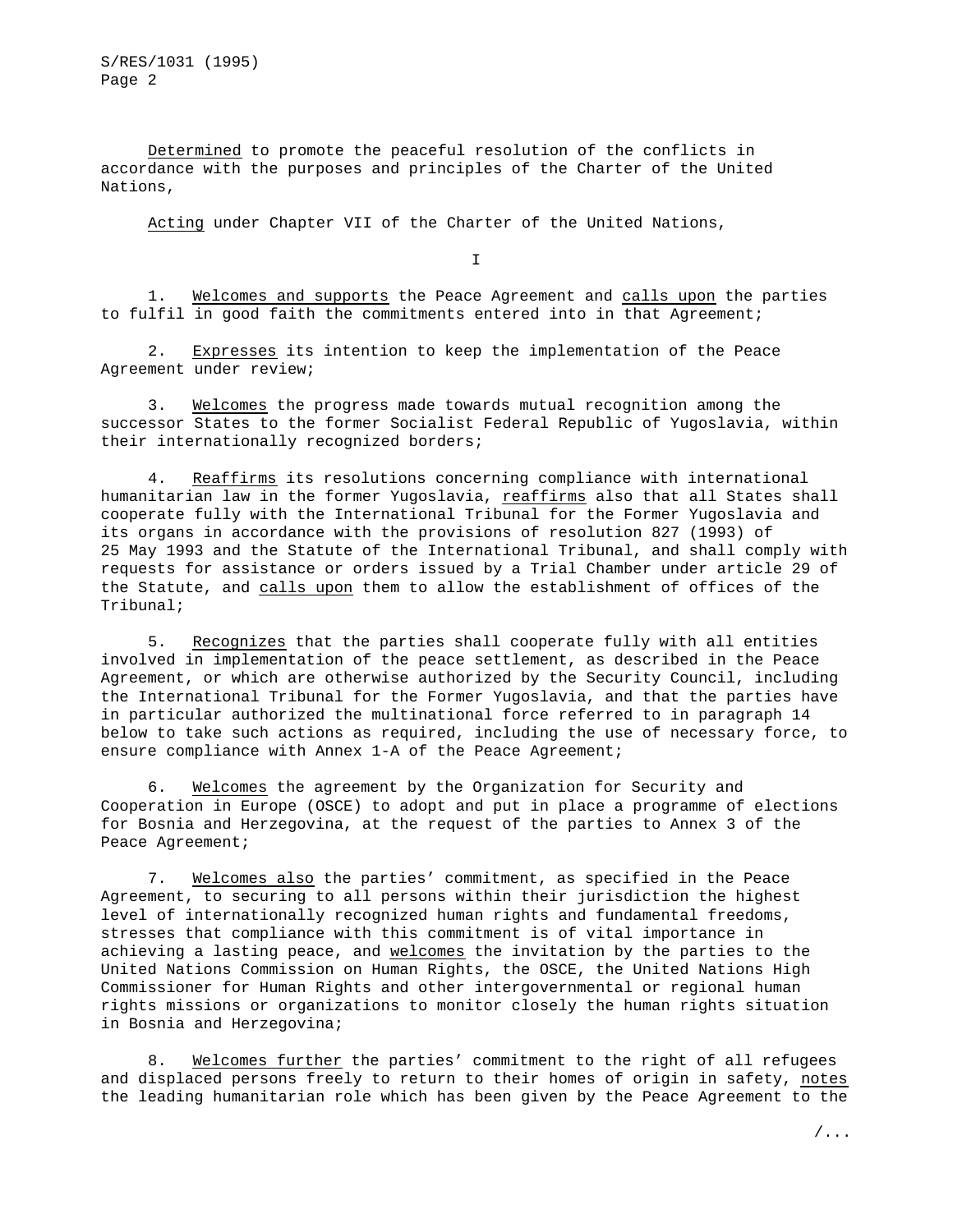United Nations High Commissioner for Refugees, in coordination with other agencies involved and under the authority of the Secretary-General, in assisting with the repatriation and relief of refugees and displaced persons, and stresses the importance of repatriation being phased, gradual and orderly;

9. Emphasizes the importance of the creation of conditions conducive to the reconstruction and development of Bosnia and Herzegovina and encourages Member States to provide assistance for the programme of reconstruction in that country;

10. Underlines the relationship, as described in the conclusions of the London Conference, between the fulfilment by the parties of their commitments in the Peace Agreement and the readiness of the international community to commit financial resources for reconstruction and development;

11. Welcomes the agreement of the parties to Annex 1-B of the Peace Agreement that establishment of progressive measures for regional stability and arms control is essential to creating a stable peace in the region, emphasizes the importance of all Member States supporting their efforts to this end, and supports the OSCE's commitment to assist the parties with the negotiation and implementation of such measures;

II

12. Welcomes the willingness of the Member States acting through or in cooperation with the organization referred to in Annex 1-A of the Peace Agreement to assist the parties to the Peace Agreement by deploying a multinational implementation force;

13. Notes the invitation of the parties to the international community to send to the region for a period of approximately one year a multinational implementation force to assist in implementation of the territorial and other militarily related provisions of Annex 1-A of the Peace Agreement;

14. Authorizes the Member States acting through or in cooperation with the organization referred to in Annex 1-A of the Peace Agreement to establish a multinational implementation force (IFOR) under unified command and control in order to fulfil the role specified in Annex 1-A and Annex 2 of the Peace Agreement;

15. Authorizes the Member States acting under paragraph 14 above to take all necessary measures to effect the implementation of and to ensure compliance with Annex 1-A of the Peace Agreement, stresses that the parties shall be held equally responsible for compliance with that Annex, and shall be equally subject to such enforcement action by IFOR as may be necessary to ensure implementation of that Annex and the protection of IFOR, and takes note that the parties have consented to IFOR's taking such measures;

16. Authorizes the Member States acting under paragraph 14 above, in accordance with Annex 1-A of the Peace Agreement, to take all necessary measures to ensure compliance with the rules and procedures, to be established by the Commander of IFOR, governing command and control of airspace over Bosnia and Herzegovina with respect to all civilian and military air traffic;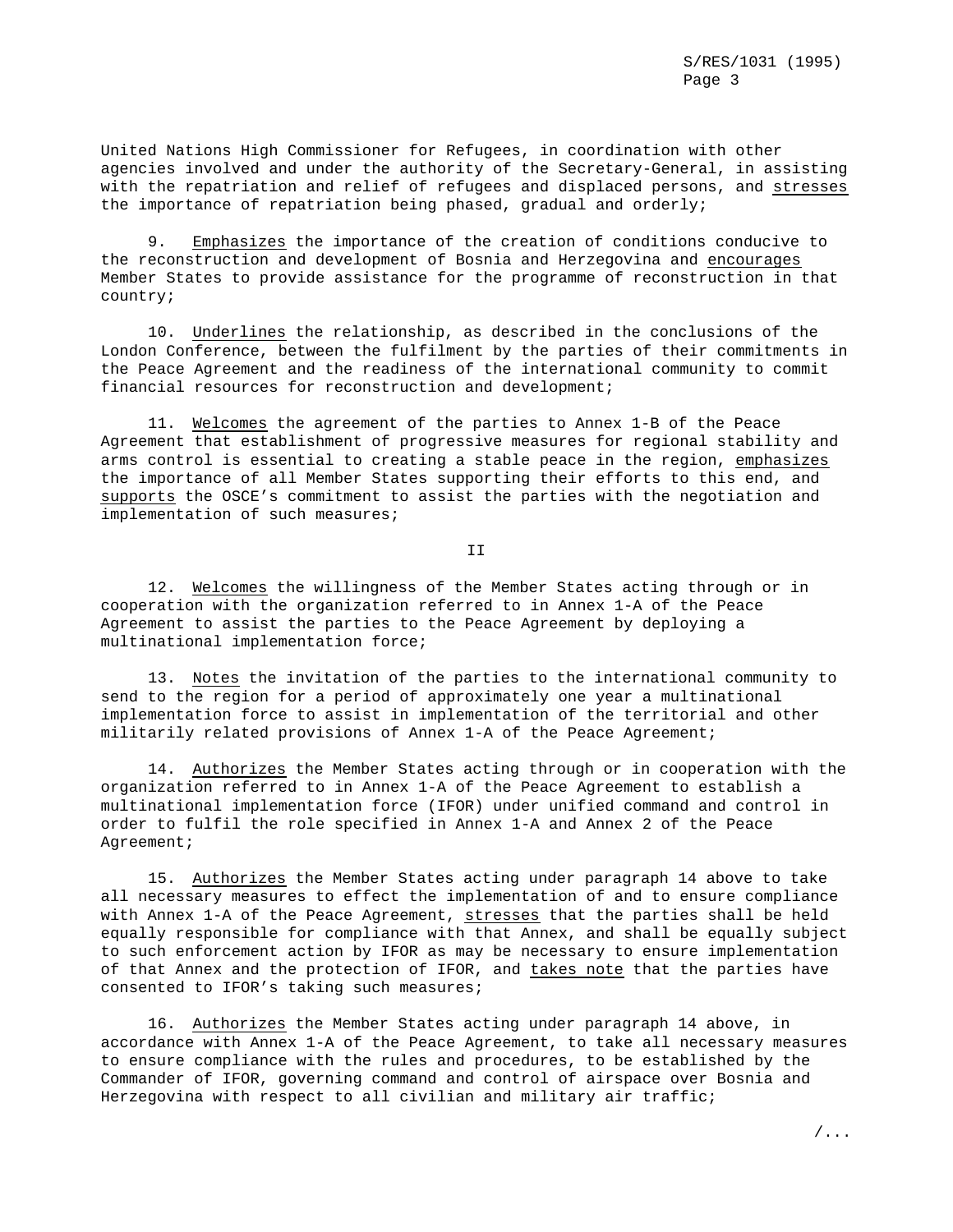17. Authorizes Member States to take all necessary measures, at the request of IFOR, either in defence of IFOR or to assist the force in carrying out its mission, and recognizes the right of the force to take all necessary measures to defend itself from attack or threat of attack;

18. Demands that the parties respect the security and freedom of movement of IFOR and other international personnel;

19. Decides that, with effect from the day on which the Secretary-General reports to the Council that the transfer of authority from the United Nations Protection Force (UNPROFOR) to IFOR has taken place, the authority to take certain measures conferred upon States by resolutions 770 (1992) of 13 August 1992, 781 (1992) of 9 October 1992, 816 (1993) of 31 March 1993, 836 (1993) of 4 June 1993, 844 (1993) of 18 June 1993 and 958 (1994) of 19 November 1994 shall be terminated, and that the provisions of resolution 824 (1993) of 6 May 1993 and subsequent resolutions regarding safe areas shall also be terminated from the same date;

20. Requests the Government of Bosnia and Herzegovina to cooperate with the IFOR Commander to ensure the effective management of the airports in Bosnia and Herzegovina, in the light of the responsibilities conferred on IFOR by Annex 1-A of the Peace Agreement with regard to the airspace of Bosnia and Herzegovina;

21. Decides, with a view to terminating the authorization granted in paragraphs 14 to 17 above one year after the transfer of authority from UNPROFOR to IFOR, to review by that date and to take a decision whether that authorization should continue, based upon the recommendations from the States participating in IFOR and from the High Representative through the Secretary-General;

22. Decides also that the embargo imposed by resolution 713 (1991) of 25 September 1991 shall not apply to weapons and military equipment destined for the sole use of the Member States acting under paragraph 14 above, or of international police forces;

23. Invites all States, in particular those in the region, to provide appropriate support and facilities, including transit facilities, for the Member States acting under paragraph 14 above;

24. Welcomes the conclusion of the agreements concerning the status of forces as referred to in Appendix B to Annex 1-A of the Peace Agreement, and demands that the parties comply fully with those agreements;

25. Requests the Member States acting through or in cooperation with the organization referred to in Annex 1-A of the Peace Agreement to report to the Council, through the appropriate channels and at least at monthly intervals, the first such report be made not later than 10 days following the adoption of this resolution;

26. Endorses the establishment of a High Representative, following the request of the parties, who, in accordance with Annex 10 on the civilian implementation of the Peace Agreement, will monitor the implementation of the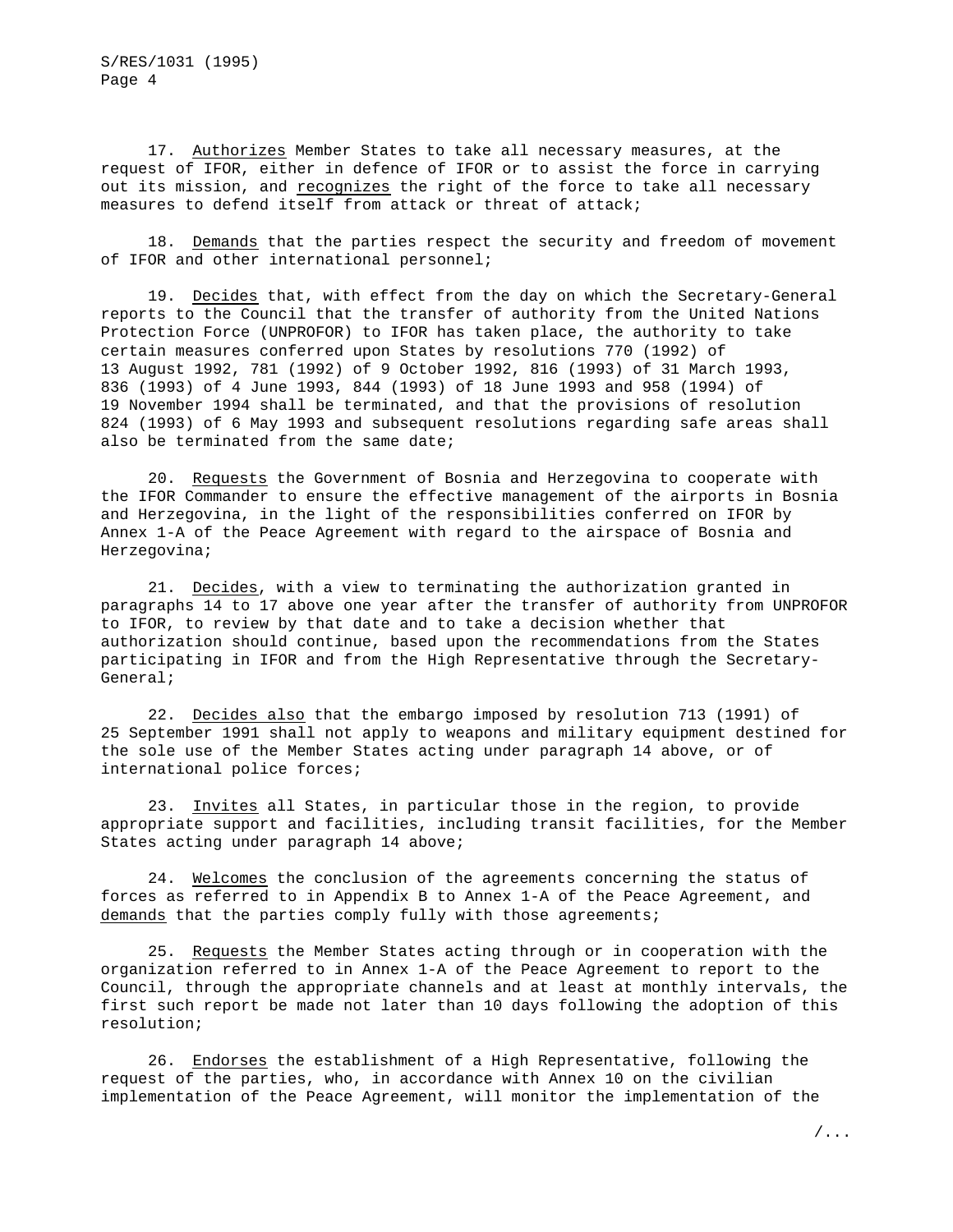Peace Agreement and mobilize and, as appropriate, give guidance to, and coordinate the activities of, the civilian organizations and agencies involved, and agrees the designation of Mr. Carl Bildt as High Representative;

27. Confirms that the High Representative is the final authority in theatre regarding interpretation of Annex 10 on the civilian implementation of the Peace Agreement;

28. Decides that all States concerned, and in particular those where the High Representative establishes offices, shall ensure that the High Representative enjoys such legal capacity as may be necessary for the exercise of his functions, including the capacity to contract and to acquire and dispose of real and personal property;

29. Notes that close cooperation between IFOR, the High Representative and the agencies will be vital to ensure successful implementation;

30. Affirms the need for the implementation of the Peace Agreement in its entirety and, in this context, stresses the importance it attaches to the urgent implementation of Annex 11 of the Peace Agreement, decides to act expeditiously on the report of the Secretary-General recommending the establishment of a United Nations Civilian Police Force with the tasks set out in that Annex, together with a civilian office with the responsibilities described in the report of the Secretary-General, and further decides that in the interim civilian police, de-mining, civil affairs and other personnel that might be required to carry out the tasks described in that report shall continue in theatre, notwithstanding the provisions of paragraphs 33 and 34 below;

31. Stresses the need for early action in Sarajevo to create confidence between the communities and to this end requests the Secretary-General to ensure the early redeployment of elements of United Nations civilian police from the Republic of Croatia to Sarajevo;

32. Requests the Secretary-General to submit to the Council reports from the High Representative, in accordance with Annex 10 of the Peace Agreement and the conclusions of the London Conference, on the implementation of the Peace Agreement;

## III

33. Decides that the mandate of UNPROFOR shall terminate on the date on which the Secretary-General reports to the Council that the transfer of authority from UNPROFOR to IFOR has taken place;

34. Approves the arrangements set out in the report of the Secretary-General on the withdrawal of UNPROFOR and headquarters elements from the United Nations Peace Force (UNPF), including the arrangements for the command and control of UNPROFOR following the transfer of authority from it to IFOR;

35. Expresses its warmest appreciation to all UNPROFOR personnel, who have served the cause of peace in the former Yugoslavia, and pays tribute to those who have given their lives and those who have suffered serious injuries in that service;